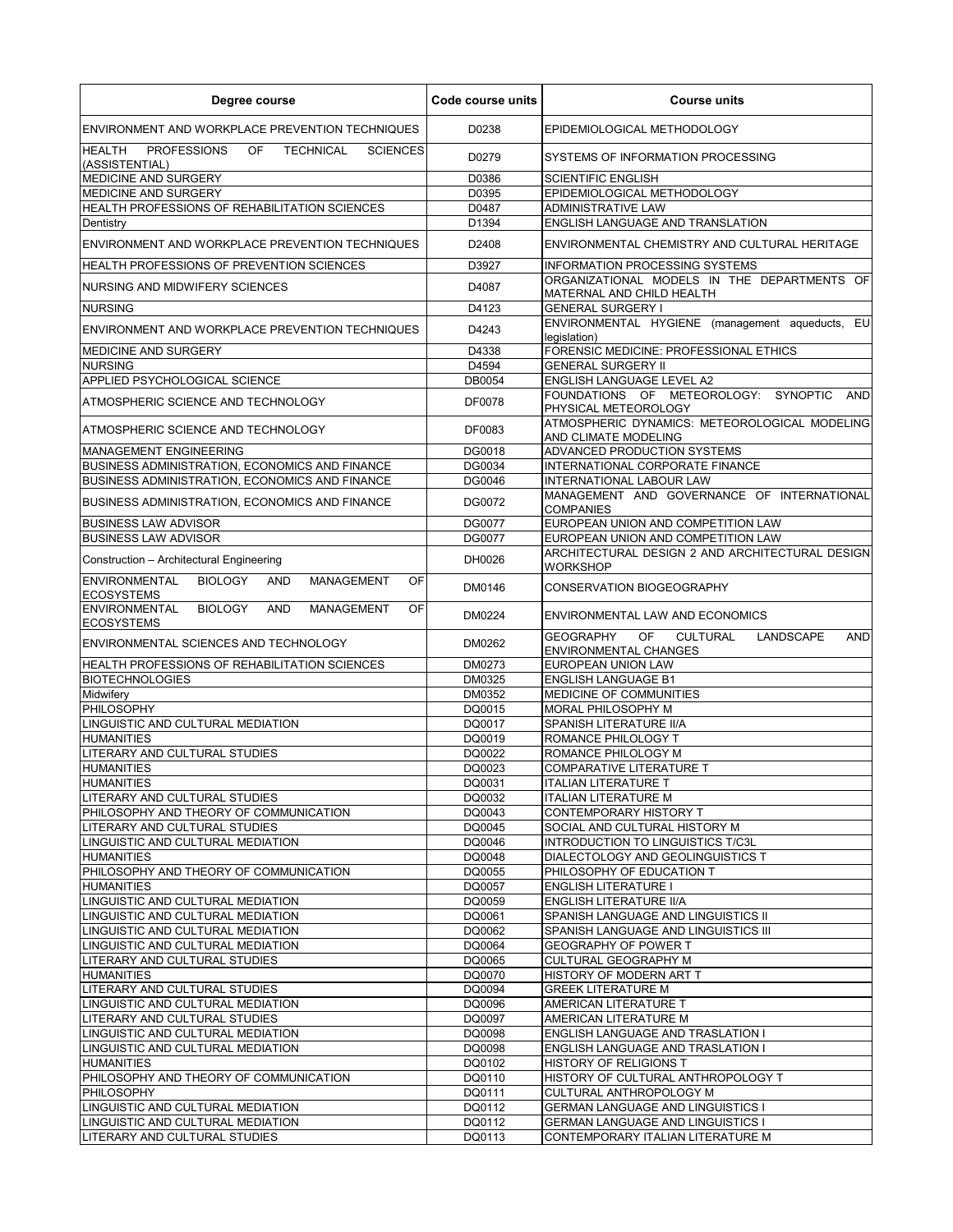| Degree course                                                                                                                                             | Code course units | <b>Course units</b>                                                                          |
|-----------------------------------------------------------------------------------------------------------------------------------------------------------|-------------------|----------------------------------------------------------------------------------------------|
| PHILOSOPHY                                                                                                                                                | DQ0115            | HISTORY OF ANCIENT PHILOSOPHY M                                                              |
| LINGUISTIC AND CULTURAL MEDIATION                                                                                                                         | DQ0116            | <b>ENGLISH LANGUAGE AND LINGUISTICS I</b>                                                    |
| LINGUISTIC AND CULTURAL MEDIATION                                                                                                                         | DQ0116            | <b>ENGLISH LANGUAGE AND LINGUISTICS I</b>                                                    |
| LINGUISTIC AND CULTURAL MEDIATION<br>LINGUISTIC AND CULTURAL MEDIATION                                                                                    | DQ0117<br>DQ0118  | <b>ENGLISH LANGUAGE AN LINGUISTICS III</b><br>INTRODUCTION TO CONTEMPORARY HISTORY T         |
| LINGUISTIC AND CULTURAL MEDIATION                                                                                                                         | DQ0118            | INTRODUCTION TO CONTEMPORARY HISTORY T                                                       |
| LINGUISTIC AND CULTURAL MEDIATION                                                                                                                         | DQ0122            | <b>FRENCH LITERATURE I/A</b>                                                                 |
| <b>CULTURAL HERITAGE</b>                                                                                                                                  | DQ0125            | HISTORY OF MEDIEVAL ART M                                                                    |
| <b>HUMANITIES</b>                                                                                                                                         | DQ0128            | <b>GREEK HISTORY T</b>                                                                       |
| LITERARY AND CULTURAL STUDIES                                                                                                                             | DQ0129            | <b>GREEK HISTORY M - GREEK EPIGRAPHY</b>                                                     |
| LINGUISTIC AND CULTURAL MEDIATION                                                                                                                         | DQ0133            | <b>GERMANIC PHILOLOGY T/A</b>                                                                |
| LINGUISTIC AND CULTURAL MEDIATION                                                                                                                         | DQ0135            | <b>GERMAN LITERATURE I</b>                                                                   |
| LINGUISTIC AND CULTURAL MEDIATION<br><b>CULTURAL HERITAGE</b>                                                                                             | DQ0135<br>DQ0137  | <b>GERMAN LITERATURE I</b><br>HISTORY OF RESTORATION AND CONSERVATION M                      |
| PLANNING AND MANAGEMENT OF SOCIAL WORK AND                                                                                                                |                   |                                                                                              |
| <b>EDUCATIONAL SERVICES</b>                                                                                                                               | DQ0152            | HISTORY OF RELIGIONS-M                                                                       |
| LINGUISTIC AND CULTURAL MEDIATION                                                                                                                         | DQ0155            | SPANISH LITERATURE I                                                                         |
| <b>HUMANITIES</b>                                                                                                                                         | DQ0165            | <b>ITALIAN PHILOLOGY T</b>                                                                   |
| PHILOSOPHY AND THEORY OF COMMUNICATION                                                                                                                    | DQ0167            | HISTORY OF CHRISTIANITY T                                                                    |
| PRIMARY TEACHER EDUCATION                                                                                                                                 | DQ0172            | Laboratory of English Language I                                                             |
| <b>HUMANITIES</b>                                                                                                                                         | DQ0176            | FOREIGN LANGUAGE COMPETENCE                                                                  |
| PRIMARY TEACHER EDUCATION<br>PRIMARY TEACHER EDUCATION                                                                                                    | DQ0179<br>DQ0179  | Italian Grammar and Linguistics<br>Italian Grammar and Linguistics                           |
| PRIMARY TEACHER EDUCATION                                                                                                                                 | DQ0180            | Teaching of Italian Language                                                                 |
| LITERARY AND CULTURAL STUDIES                                                                                                                             | DQ0181            | <b>ITALIAN PHILOLOGY M</b>                                                                   |
| LINGUISTIC AND CULTURAL MEDIATION                                                                                                                         | DQ0198            | SPANISH LANGUAGE AND TRASLATION I                                                            |
| LINGUISTIC AND CULTURAL MEDIATION                                                                                                                         | DQ0199            | <b>GERMAN LANGUAGE AND TRASLATION I</b>                                                      |
| LINGUISTIC AND CULTURAL MEDIATION                                                                                                                         | DQ0200            | <b>GERMAN LITERATURE IIA</b>                                                                 |
| LINGUISTIC AND CULTURAL MEDIATION                                                                                                                         | DQ0202            | <b>GERMAN LANGUAGE AND LINGUISTICS II</b>                                                    |
| LINGUISTIC AND CULTURAL MEDIATION                                                                                                                         | DQ0203            | <b>GERMAN LANGUAGE AN LINGUISTICS III</b>                                                    |
| PHILOSOPHY                                                                                                                                                | DQ0244            | THEORETICAL PHILOSOPHY M                                                                     |
| LITERARY AND CULTURAL STUDIES<br><b>HUMANITIES</b>                                                                                                        | DQ0249<br>DQ0289  | <b>GENERAL LINGUISTICS M</b><br><b>HUMAN GEOGRAPHY T</b>                                     |
| <b>HUMANITIES</b>                                                                                                                                         | DQ0291            | CONTEMPORARY ITALIAN LITERATURE T                                                            |
| <b>HUMANITIES</b>                                                                                                                                         | DQ0296            | HISTORY OF ITALIAN T                                                                         |
| PHILOSOPHY AND THEORY OF COMMUNICATION                                                                                                                    | DQ0301            | Moral Philosophy and Bioethics T                                                             |
| EDUCATION AND SOCIAL WORK SCIENCES                                                                                                                        | DQ0324            | PROTECTION FUNDAMENTAL RIGHTS                                                                |
| <b>CULTURAL HERITAGE</b>                                                                                                                                  | DQ0330            | FURTHER INSTRUCTION IN FOREIGN LANGUAGES                                                     |
| EDUCATION AND SOCIAL WORK SCIENCES                                                                                                                        | DQ0354            | Urban and regional geography                                                                 |
| PRIMARY TEACHER EDUCATION                                                                                                                                 | DQ0355            | Laboratory for Italian Literature Didactics                                                  |
| PRIMARY TEACHER EDUCATION<br>PHILOSOPHY AND THEORY OF COMMUNICATION                                                                                       | DQ0355<br>DQ0362  | Laboratory for Italian Literature Didactics<br>INTRODUCTION TO ANCIENT PHILOSOPHY T          |
| <b>CULTURAL HERITAGE</b>                                                                                                                                  | DQ0365            | CONTEMPORARY ART HISTORY M/A                                                                 |
| <b>CULTURAL HERITAGE</b>                                                                                                                                  | DQ0366            | CONTEMPORARY ART HISTORY M/B                                                                 |
| <b>CULTURAL HERITAGE</b>                                                                                                                                  | DQ0367            | HISTORY OF MEDIEVAL MANUSCRIPT ILLUMINATION                                                  |
| <b>CULTURAL HERITAGE</b>                                                                                                                                  | DQ0368            | HISTORY OF ART CRITICISM                                                                     |
| EDUCATION AND SOCIAL WORK SCIENCES                                                                                                                        | DQ0376            | CULTURAL ANTHROPOLOGY                                                                        |
| <b>HUMANITIES</b>                                                                                                                                         | DQ0377            | DIDACTICS OF MODERN LANGUAGES T                                                              |
| <b>CULTURAL HERITAGE</b>                                                                                                                                  | DQ0380            | ECONOMY AND MANAGEMENT OF CULTURAL HERITAGE M                                                |
| LITERARY AND CULTURAL STUDIES                                                                                                                             | DQ0381            | <b>ROMAN HISTORY M</b>                                                                       |
| LITERARY AND CULTURAL STUDIES                                                                                                                             | DQ0382            | LATIN EPIGRAPHY M                                                                            |
| LITERARY AND CULTURAL STUDIES                                                                                                                             | DQ0384            | DIDACTICS OF MODERN LANGUAGES M                                                              |
| <b>HUMANITIES</b>                                                                                                                                         | DQ0389            | INTEGRATIVE ACTIVITY: ITALIAN GRAMMAR                                                        |
| <b>HUMANITIES</b><br>LINGUISTIC AND CULTURAL MEDIATION                                                                                                    | DQ0392<br>DQ0393  | INTEGRATIVE ACTIVITY: LECTURE LABORATORY<br>INTEGRATIVE ACTIVITY: READING OF TEXTS IN GERMAN |
| PRIMARY TEACHER EDUCATION                                                                                                                                 | DQ0406            | LANGUAGE<br>Geography and Didactics of Geography                                             |
| PRIMARY TEACHER EDUCATION                                                                                                                                 | DQ0409            | Didactics of Italian literature                                                              |
| PRIMARY TEACHER EDUCATION                                                                                                                                 | DQ0410            | Italian and contemporary literature                                                          |
| <b>LANGUAGES</b><br>AND<br><b>CULTURES</b><br><b>FOR</b><br><b>INTERNATIONAL</b><br>COMMUNICATION AND COOPERATION                                         | DQ0412            | <b>GERMAN PHILOLOGY M</b>                                                                    |
| <b>LANGUAGES</b><br><b>AND</b><br><b>CULTURES</b><br><b>INTERNATIONAL</b><br>FOR.                                                                         | DQ0413            | LITERATURES AND CULTURES OF THE FRENCH-SPEAKING                                              |
| COMMUNICATION AND COOPERATION<br><b>LANGUAGES</b><br><b>AND</b><br><b>CULTURES</b><br><b>INTERNATIONAL</b><br><b>FOR</b><br>COMMUNICATION AND COOPERATION | DQ0414            | <b>COUNTRIES M</b><br>LITERATURES AND CULTURES OF THE SPANISH-SPEAKING<br><b>COUNTRIES M</b> |
| <b>LANGUAGES</b><br>AND<br><b>CULTURES</b><br><b>FOR</b><br><b>INTERNATIONAL</b><br>COMMUNICATION AND COOPERATION                                         | DQ0415            | LITERATURES AND CULTURES OF THE ENGLISH-SPEAKING<br><b>COUNTRIES M</b>                       |
| <b>LANGUAGES</b><br><b>AND</b><br><b>CULTURES</b><br><b>INTERNATIONAL</b><br><b>FOR</b><br>COMMUNICATION AND COOPERATION                                  | DQ0416            | ANGLO-AMERICAN LITERATURES AND CULTURES M                                                    |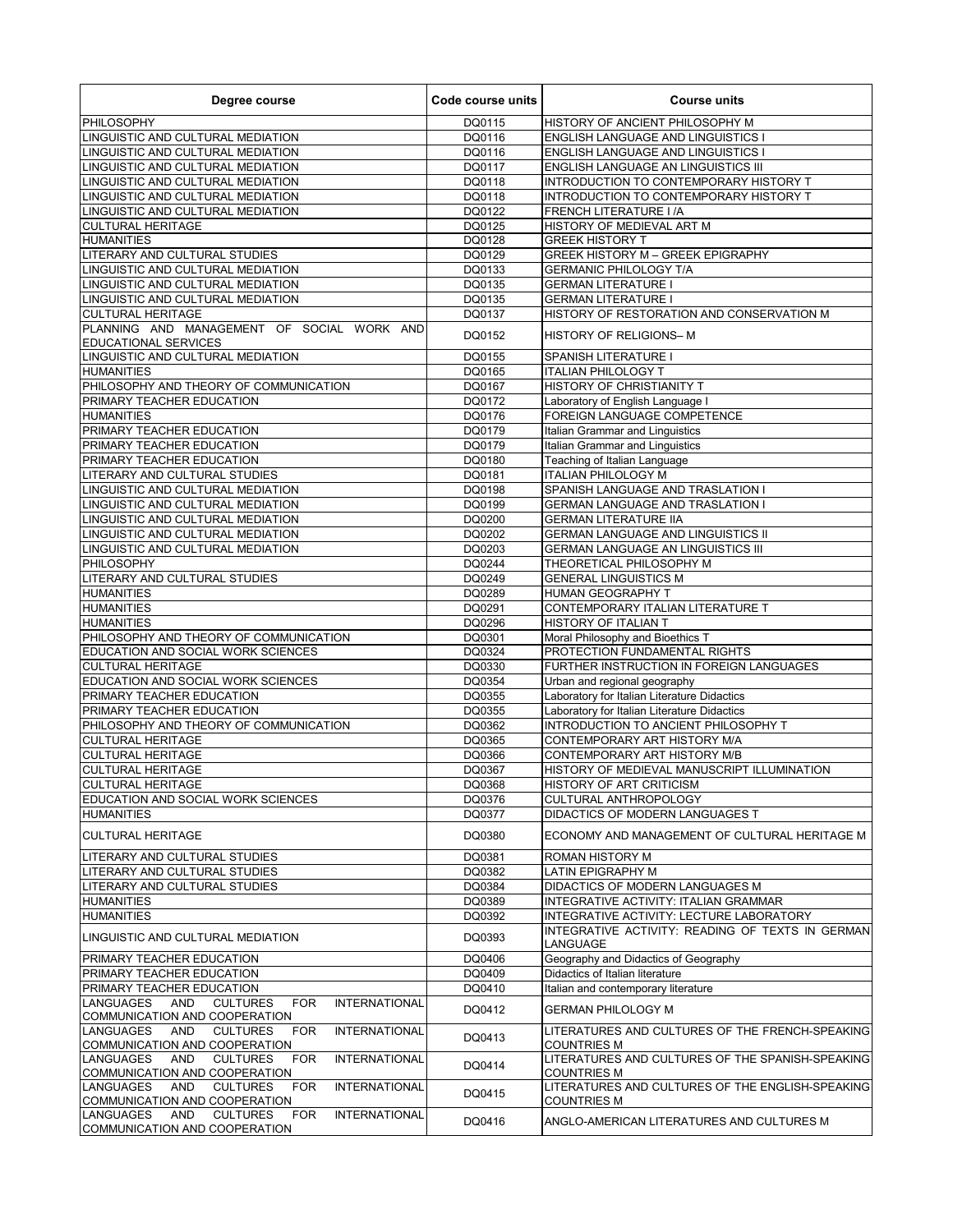| Degree course                                                                                                            | Code course units | <b>Course units</b>                                                   |
|--------------------------------------------------------------------------------------------------------------------------|-------------------|-----------------------------------------------------------------------|
| <b>LANGUAGES</b><br><b>CULTURES</b><br><b>INTERNATIONAL</b><br><b>AND</b><br><b>FOR</b><br>COMMUNICATION AND COOPERATION | DQ0416            | ANGLO-AMERICAN LITERATURES AND CULTURES M                             |
| <b>LANGUAGES</b><br><b>AND</b><br><b>CULTURES</b><br><b>FOR</b><br><b>INTERNATIONAL</b><br>COMMUNICATION AND COOPERATION | DQ0417            | LITERATURES AND CULTURES OF THE GERMAN-SPEAKING<br><b>COUNTRIES M</b> |
| AND<br><b>CULTURES</b><br><b>INTERNATIONAL</b><br>LANGUAGES<br><b>FOR</b><br>COMMUNICATION AND COOPERATION               | DQ0418            | FRENCH LANGUAGE, LINGUISTIC AND TRANSLATION M                         |
| <b>LANGUAGES</b><br>AND<br><b>CULTURES</b><br><b>INTERNATIONAL</b><br><b>FOR</b><br>COMMUNICATION AND COOPERATION        | DQ0419            | SPANISH LANGUAGE, LINGUISTIC AND TRANSLATION M                        |
| AND<br><b>CULTURES</b><br><b>INTERNATIONAL</b><br>LANGUAGES<br><b>FOR</b><br>COMMUNICATION AND COOPERATION               | DQ0419            | SPANISH LANGUAGE, LINGUISTIC AND TRANSLATION M                        |
| <b>LANGUAGES</b><br>AND<br><b>CULTURES</b><br><b>FOR</b><br><b>INTERNATIONAL</b><br>COMMUNICATION AND COOPERATION        | DQ0419            | SPANISH LANGUAGE, LINGUISTIC AND TRANSLATION M                        |
| AND<br><b>CULTURES</b><br><b>INTERNATIONAL</b><br>LANGUAGES<br><b>FOR</b><br>COMMUNICATION AND COOPERATION               | DQ0421            | GERMAN LANGUAGE, LINGUISTIC AND TRANSLATION M                         |
| <b>LANGUAGES</b><br>AND<br><b>CULTURES</b><br><b>FOR</b><br><b>INTERNATIONAL</b><br>COMMUNICATION AND COOPERATION        | DQ0421            | GERMAN LANGUAGE, LINGUISTIC AND TRANSLATION M                         |
| <b>CULTURAL HERITAGE</b>                                                                                                 | DQ0423            | TEACHING OF HISTORY OF ART M                                          |
| <b>CULTURAL HERITAGE</b>                                                                                                 | DQ0426            | LEGISLATION OF CULTURAL HERITAGE M                                    |
| PLANNING AND MANAGEMENT OF SOCIAL WORK AND<br>EDUCATIONAL SERVICES                                                       | DQ0428            | SOCIOLOGY OF YOUTH CULTURES                                           |
| <b>HUMANITIES</b>                                                                                                        | DQ0429            | Supplementary activity: Introductory course on Romance metrics        |
| <b>HUMANITIES</b>                                                                                                        | DQ0471            | HISTORY OF MEDIEVAL ART T/A                                           |
| <b>HUMANITIES</b>                                                                                                        | DQ0476            | INTEGRATIVE ACTIVITY: THE SOURCES FOR THE HISTORY<br>OF L'AQUILA      |
| PRIMARY TEACHER EDUCATION                                                                                                | DQ0478            | Integrative activity: Writing skills                                  |
| MATHEMATICAL MODELLING                                                                                                   | DT0007            | ITALIAN LANGUAGE AND CULTURE FOR FOREIGNERS<br>(LEVEL B2)             |
| <b>MATHEMATICS</b>                                                                                                       | DT0136            | ENGLISH AS A FOREIGN LANGUAGE (level B2)                              |
| <b>COMPUTER SCIENCE</b>                                                                                                  | DT0199            | <b>Computer Forensics</b>                                             |
| <b>COMPUTER SCIENCE</b>                                                                                                  | DT0211            | <b>INFORMATION RETRIEVAL</b>                                          |
| <b>COMPUTER SCIENCE</b>                                                                                                  | DT0276            | <b>ENGLISH LANGUAGE B2</b>                                            |
| INFORMATION AND COMMUNICATION TECHNOLOGIES (ICT)<br><b>ENGINEERING</b>                                                   | DT0306            | ENGLISH LANGUAGE LEVEL B1                                             |
| MATHEMATICAL ENGINEERING                                                                                                 | DT0330            | ADVANCED ENGLISH READING AND WRITING                                  |
| APPLIED DATA SCIENCE                                                                                                     | DT0346            | KNOWLEDGE, LANGUAGE AND REPRESENTATION                                |
| APPLIED DATA SCIENCE                                                                                                     | DT0349            | <b>ICT SECURITY</b>                                                   |
| MATHEMATICAL MODELLING                                                                                                   | DT0377            | Italian language and culture for foreigners (level A1)                |
| MATHEMATICAL MODELLING                                                                                                   | DT0378            | Italian language and culture for foreigners (level A2)                |
| MEDICAL BIOTECHNOLOGY                                                                                                    | DT0418            | <b>ENGLISH LANGUAGE B2</b>                                            |
| INFORMATION AND COMMUNICATION TECHNOLOGIES (ICT)<br><b>ENGINEERING</b>                                                   | DT0418            | <b>ENGLISH LANGUAGE B2</b>                                            |
| <b>MATHEMATICS</b>                                                                                                       | DT0448            | ENGLISH AS A FOREIGN LANGUAGE (LEVEL B1)                              |
| APPLIED DATA SCIENCE                                                                                                     | DT0545            | <b>SOCIAL MINING</b>                                                  |
| MATHEMATICAL ENGINEERING                                                                                                 | DT0548            | Italian language and culture for foreigners (level A2)                |
| MATHEMATICAL ENGINEERING                                                                                                 | DT0549            | ADVANCED ENGLISH LISTENING AND SPEAKING                               |
| COMPUTER AND SYSTEMS ENGINEERING                                                                                         | DT0560            | Italian Language Course                                               |
| Human movement and sport sciences                                                                                        | E0477             | <b>ENGLISH</b>                                                        |
| <b>SPORTS SCIENCE</b>                                                                                                    | E0486             | English                                                               |
| Human movement and sport sciences                                                                                        | E0549             | <b>ANTHROPOLOGY</b>                                                   |
| Human movement and sport sciences                                                                                        | E0606             | SPORTS INTERNATIONAL LAW                                              |
| <b>BIOLOGICAL SCIENCES</b>                                                                                               | F0077             | <b>ANTROPOLOGY</b>                                                    |
| CHEMISTRY AND MATERIALS SCIENCE                                                                                          | F0633             | <b>ENGLISH</b>                                                        |
| <b>COMPUTER SCIENCE</b>                                                                                                  | F0633             | <b>ENGLISH</b>                                                        |
| Civil and Environmental Engineering                                                                                      | 10592             | <b>ENGLISH LANGUAGE B2</b>                                            |
| <b>INDUSTRIAL ENGINEERING</b>                                                                                            | 10592             | <b>ENGLISH LANGUAGE B2</b>                                            |
| CIVIL PROTECTION TECHNIQUES AND TERRITORIAL SAFETY                                                                       | 10662             | <b>ENGLISH LANGUAGE B1</b>                                            |
| Civil and Environmental Engineering                                                                                      | 10662             | <b>ENGLISH LANGUAGE B1</b>                                            |
| MATHEMATICAL MODELLING                                                                                                   | 10668             | Italian language and culture for foreigners (level B1)                |
| MANAGEMENT ENGINEERING                                                                                                   | I2G011            | INDUSTRIAL PRODUCTION MANAGEMENT                                      |
| <b>BUSINESS LAW ADVISOR</b>                                                                                              | M0004             | <b>BUSINESS ADMINISTRATION</b>                                        |
| <b>BUSINESS LAW ADVISOR</b>                                                                                              | M0006             | <b>CIVIL LAW</b>                                                      |
| <b>BUSINESS LAW ADVISOR</b>                                                                                              | M0012             | <b>ECONOMICS</b>                                                      |
| ECONOMICS AND MANAGEMENT                                                                                                 | M0016             | <b>ENGLISH LANGUAGE</b>                                               |
| <b>BUSINESS LAW ADVISOR</b>                                                                                              | M0058             | HISTORY OF MEDIEVAL AND MODERN LAW                                    |
| <b>BUSINESS LAW ADVISOR</b>                                                                                              | M0058             | HISTORY OF MEDIEVAL AND MODERN LAW                                    |
| <b>BUSINESS LAW ADVISOR</b>                                                                                              | M0062             | CONSTITUTIONAL LAW                                                    |
| BUSINESS ADMINISTRATION, ECONOMICS AND FINANCE                                                                           | M0088             | INTERNATIONAL TRADE                                                   |
| <b>BUSINESS LAW ADVISOR</b>                                                                                              | M0108             | <b>Competition Law</b>                                                |